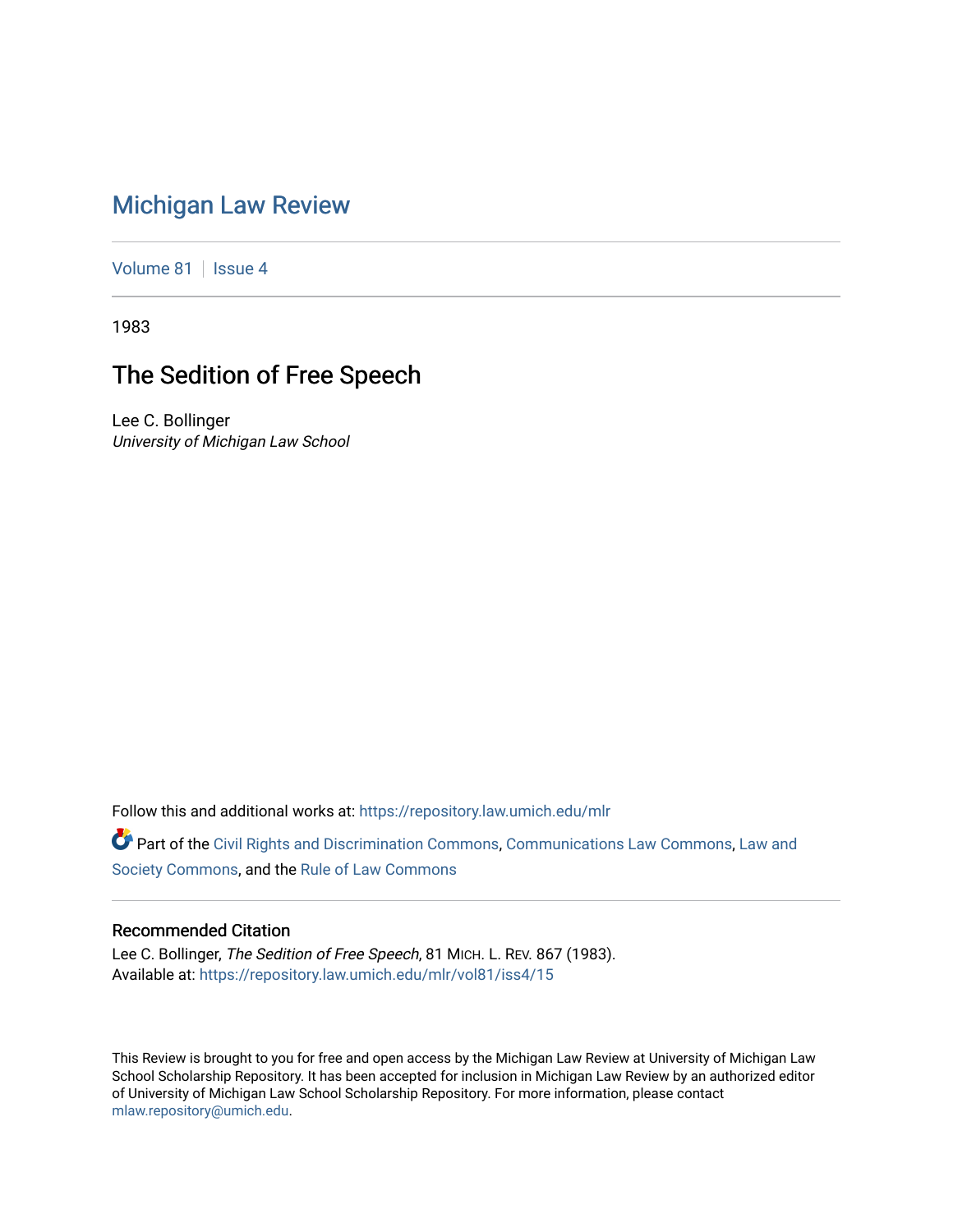### **THE SEDITION OF FREE SPEECH**

#### *Lee C. Bollinger\**

WHEN GOVERNMENT SPEAKS: POLITICS, LAW, AND GOVERNMENT EXPRESSION IN AMERICA. By *Mark G. Yudef.* Berkeley: University of California Press. 1982. Pp. xvi, 306. \$32.50.

Several years ago, a story appeared in *The New York Times* which provided a graphic illustration of how the Soviet government manipulates the news about itself. Each year on May Day, the *Times* reported, the Soviet leadership poses for a photograph while standing atop the Lenin tomb in Red Square. In the year of the *Times* story, however, the photograph had undergone a number of noticeable alterations as it appeared in the various government-run media outlets. One official had been removed altogether, another had been positioned a bit closer to Brezhnev, some who had not in fact been present were included, and there was a general retouching in order to make all present appear younger and of comparable height. W estem interest, of course, centered around the political significance of this cutting and pasting: who was on the way out of favor and who was coming in. Other questions, however, might have occurred to a first amendment scholar. Assuming this was a calculated political move by the government, and not a mere matter of whimsy, and assuming this had occurred in the United States, would the first amendment have anything to say about it? Government manipulation of reality, at least as to that reality conveyed to us through the press, has particularly sinister implications for a democratic society, and some of the reported machinations of the Nixon Administration give the question a more than hypothetical character.

At the time I read this *New York Times* story, I felt that something like this might eventually become a subject of our first amendment jurisprudence. It was with considerable interest therefore that I read Professor Yudof's book *When Government Speaks*, which has as its central concerns issues such as these. It is a readable, intelligent and reasonable treatment of the problems of government participation in the political process  $-$  a most serious theme for the first amendment and we should be thankful to him for drawing our attention to it. By way of prelude, I will note that Yudof's considered judgment on the case of the Lenin Square photograph appears to be that the first amendment would not, and should not, afford a right of action, a matter I shall return to in due course.

I

*When Government Speaks* advises us that we have been insensitive to the potential of government expression for undermining the democratic

<sup>•</sup> Professor of Law, University of Michigan. B.S. 1968, University of Oregon; J.D. 1971, Columbia University. - Ed.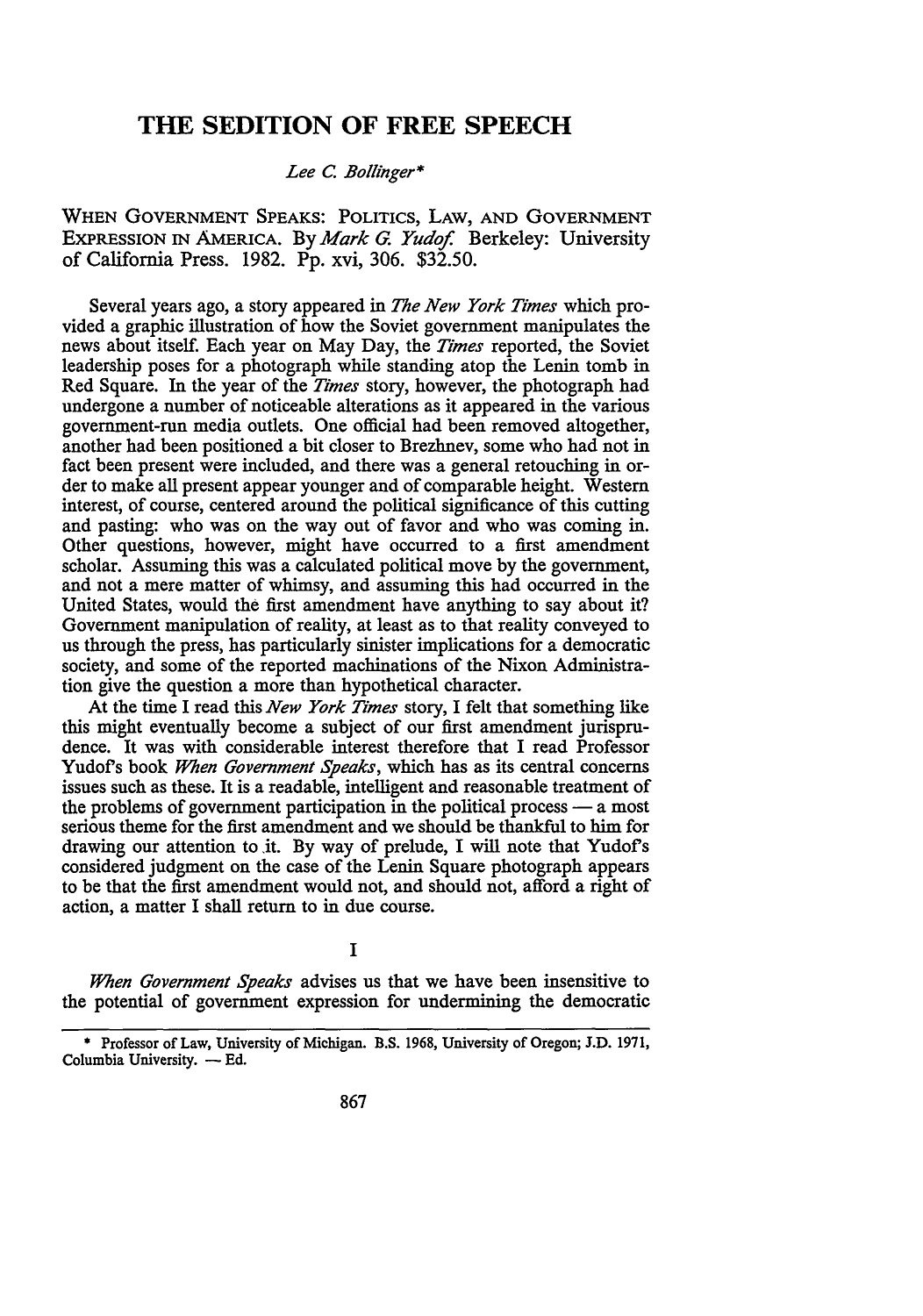process, or more particularly what Yudof calls the "self-controlled" citizen. Conventional free speech theory, he tells us, has a myopic view of democracy as the simple absence of government restraints on citizens' political activity. The seditious-libel model of the first amendment, which *New York Times v. Sullivan*<sup>1</sup>(with Harry Kalven's assistance) introduced in 1964, has lulled us into thinking that merely protecting citizen criticism of government assures a democratic society. Such a view, however, ignores the great power of government to achieve the objectives of a seditious libel regime  $through a variety of indirect means — through the complete or selective$ nondisclosure of facts, through propaganda techniques for control of the minds of citizens or, more simply, through the use of an overwhelming, partisan voice to dominate public debate. The magnitude of this risk that governments might circumvent a maginot line constructed only against seditious libel is Yudofs motivating theme.

But, assuming one finds plausible, as I do, Yudofs vision of the threat posed by government participation in public debate (and he discusses at some length the evidence that government speech really *is* capable of manipulating a population), there arises the critical question of what, if anything, should be done about it. On the central matter of government speech which has the purpose or effect of undermining, rather than fostering, self-government, Yudof concludes that the courts should, with some exceptions, decline to offer any remedies (injunctions, damages and so on) to citizens who sue under the first amendment. The principal reason for his general negative response is the difficulty of drawing lines; additionally, he contends that, since the courts  $-$  and particularly the Supreme Court  $$ rely themselves on communication to enhance their political position, they are likely to be either "insensitive" to manipulation through communication by other branches, or, alternatively, excessively concerned with reducing the communicative reach of other branches so as to enhance their own relative power.

Yudofi's line-drawing difficulty results from his ambivalence about the legitimacy of government's participation in political dialogue. Having identified the dangers, he also acknowledges the importance of the government's role in educating its citizens. He is then left facing difficult, perhaps intractable, issues of what is permissible "education" or "leadership," and what is "propaganda" and "impermissible manipulation of opinion." For Yudof, these are not the kinds of questions which the courts are equipped to answer: they are neither properly sensitive to the considerations relevant to the resolution of particular disputes, nor able to devise workable principles for adjudicating such disputes, assuming they *are* properly sensitive.

This generally negative position, however, does not leave Yudofwithout any proposals to offer on the subject he urges upon us. Basically he offers a two-pronged attack. First, he contends that, while the courts are generally ill-equipped to deal directly with the problem of improper government speech, the legislative branch *is,* in contrast, particularly well suited to the task. The legislature, too, has a mandate to honor constitutional values. And being diverse and disorganized, it is the branch least able to utilize communication to enhance its political power, and thus the most sensitive

I. 376 U.S. 255 (1964).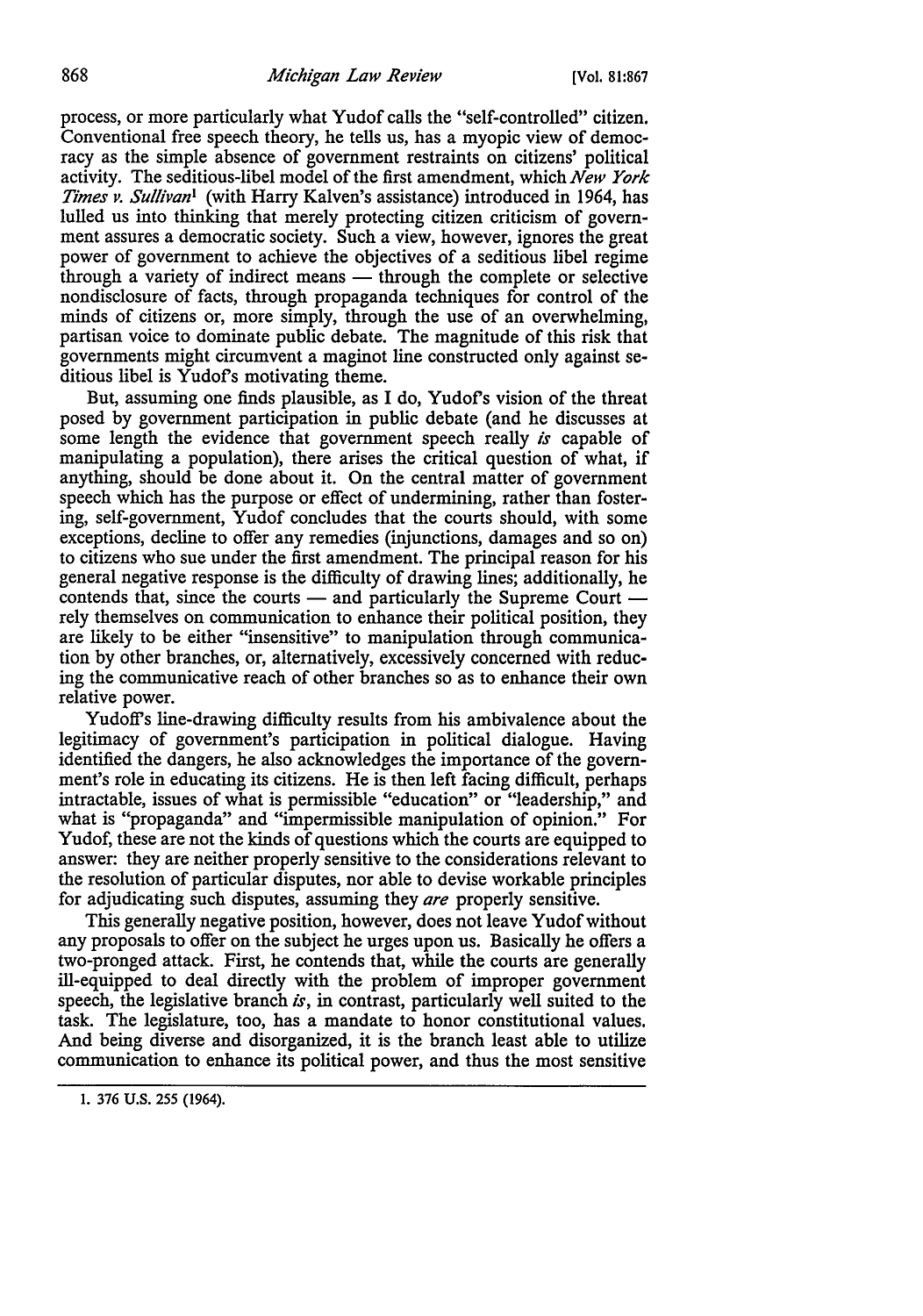to abuses by the other branches, if for no reason other than institutional jealousy. Thus, it is to the Congress that we should tum for restraints on improper or excessive government speech, Yudof advises. He generally applauds the enactment over the years of various legislative restrictions on partisan government speech and political activities and of laws requiring wider information disclosure. He does not offer new proposals for legislative action, however, but leaves the legislature with the general mandate to curb all government speech which has the purpose or effect of defeating the capacities of the "self-controlled citizen."

Yudofs principal recommendations for action look to traditional first amendment jurisprudence, in which the courts attempt to protect private speech against direct governmental interference or censorship. It is here, he argues, that the judicial branch should continue to play its important role, but with a heightened consciousness of the dangers of government speech. Thus armed, courts are advised to attempt in diverse ways to create a pluralistic society - one which includes several centers of private communicative power able and inclined to countervail that possessed by the government.

In this vein, Yudof reaches the following conclusions with respect to various issues arising out of the public educational system: (1) that the school prayer cases were correctly decided, not only on grounds of the improper establishment of religion, but also because they stopped the state from "indoctrinating" children; (2) that the concept of academic freedom for teachers can best be rationalized by the need for "pluralism" in a setting where the dangers of indoctrination are especially acute, rather than by an inherent right to individual freedom; (3) similarly, that extending free speech and press rights to editors of school newspapers and journals can be justified as necessary to limit the indoctrinating power of the state; (4) that aliens should have been held, *inAmbach v. Norwick,* 2 to be constitutionally entitled to become public school teachers because this would reduce the state's power to create a "homogeneous corps of teachers" facilitating the indoctrination process; (5) that public schools should be treated as limited public forums, where "outsiders should be entitled to distribute pamphlets, give speeches in the school yard, participate in assemblies, and so forth, even if we all agree that they may not push the English teacher aside in order to teach social anthropology" (p. 227), again as a means of counteracting the risk of government control of the educational process; (6) that providing constitutional shelter to private schools, as was done in *Pierce v. Society of Sisters,* 3 is proper as a check on government domination of the educational process; and (7) that, because the objective of countering the state's powers of indoctrination can be adequately satisfied by the existence of private schools, there is no need to take the drastic step of overturning compulsory attendance laws, except in exceptional cases as "in *Yoder,*  where infringement on religious beliefs can be shown . . ." (p. 233).

Yudof is also prepared to permit the government to delegate editorial responsibility over some state-owned communication enterprises, such as journals and libraries, without being hampered by the equal treatment die-

<sup>2. 441</sup> U.S. 68 (1979).

<sup>3. 268</sup> U.S. 510 (1925).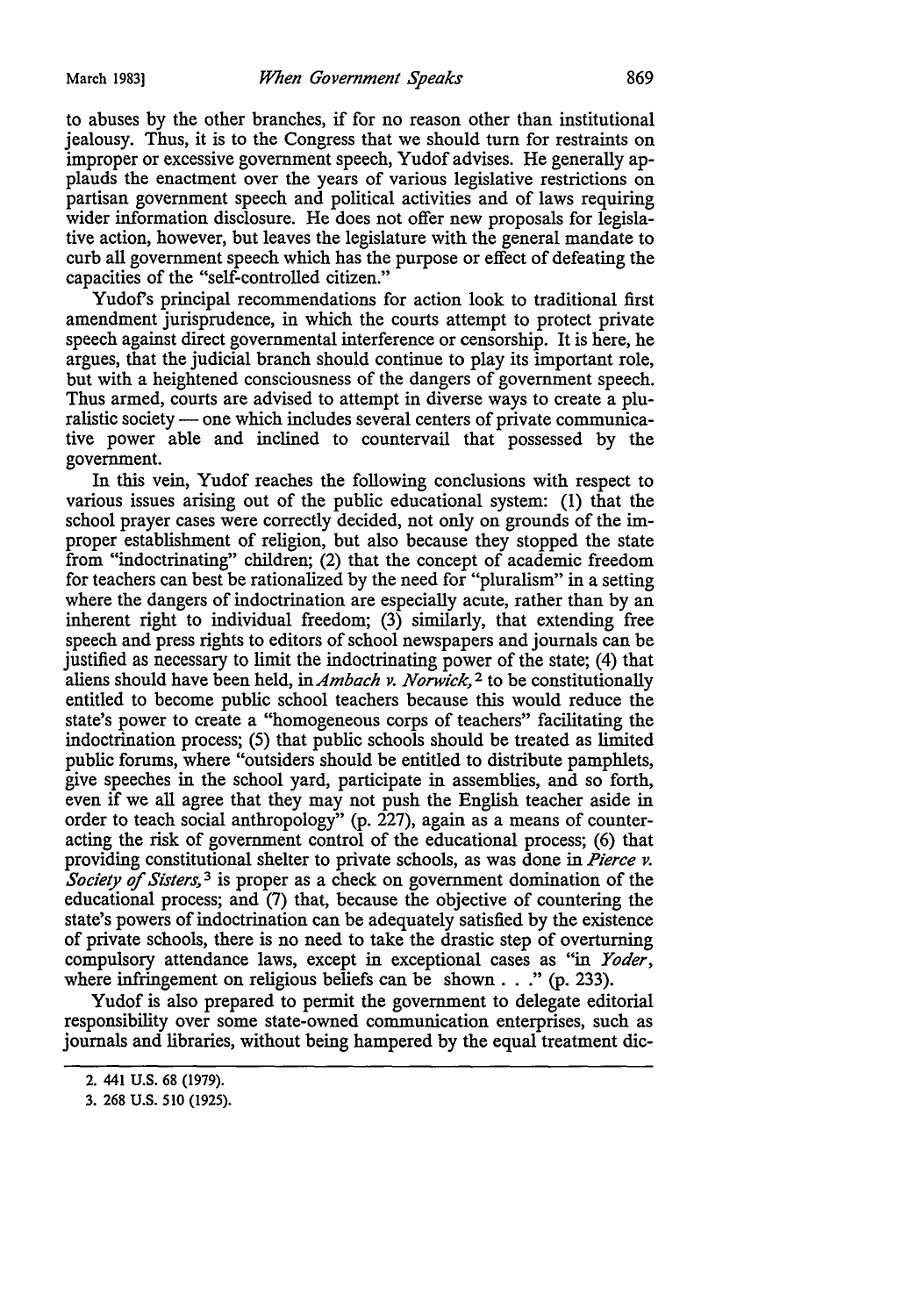tates of the public forum doctrine. Such willingness to accommodate government speech arises from Yudofs ambivalence, noted earlier, toward government participation, in which he sees the potential not only for evil propaganda, but also for social instruction and advantage. To treat every area of government communication as a "public forum" would deprive the government of its legitimate role in public dialogue. But where should the line be drawn in deciding when the public forum doctrine is applicable and when not? Why is a state forbidden to use its "editorial judgment" to bar a particular play from its auditorium,<sup>4</sup> but not to exclude an article from one of its professional journals? Yudof proposes that ''where the government's mission is to communicate and the scarcity of resources and the nature of the enterprise make editorial selectivity inevitable, the state need not tolerate or acquiesce in use of the forum that substantially destroys the communication and editorial processes" (p. 241). The principle appears to be that the state need not permit equal access whenever it has deliberately set out to communicate with the public in ·a way that requires editorial judgment. You cannot have a law journal dedicated to publishing what in the judgment of its editors are the most professionally worthwhile articles if you demand that they allocate the pages on a first-come, first-served basis. The two aims are completely incompatible with each other. On the other hand, with respect to the constitutional power of the state to reclaim for itself the editorial authority it has delegated, Yudof proposes as a working principle that "government agencies should be held to their own institutional arrangements . . ." (p. 243). He explains:

For example, there is nothing constitutionally amiss about a university placing the editorial functions of a college newspaper entirely in the hands of the faculty or the central administration. The university could reserve editorial control over the editorial page but not over the news columns. Or it might delegate all editorial functions — over news, advertising, and the editorial page itself  $-$  to a student board of editors. Having made the decision to delegate, however, the university should not be permitted to revoke the delegation merely because it objects to the content of a single piece clearly within the established editorial authority of the board. [P. 243.]

A state can retract the delegation entirely but it may not engage in *ad hoc*  interventions for the purpose of "censoring." The justification he offers for this distinction, yet another reflection of Yudofs ambivalence about government speech, is suggested here by the somewhat circular statement, "The constitutional justification for the irrevocability of a delegation of editorial judgments rests on the belief that interference with such delegation should not be permitted where the purpose is no longer editorial but only to eliminate 'objectionable' ideas" (p. 243).

Yudof also argues for recognition of a wide right of access, for both the press and the public, to information controlled by the government: "Depending on the nature of the institution and the countervailing interest in avoiding violence, invasions of privacy, and violations of other interests, Mobil Oil, the press, Nader's Raiders, and private citizens should all, subject to reasonable traffic controls, have a presumptive right to enter public

<sup>4.</sup> Southeastern Promotions, Ltd. v. Conrad, 420 U.S. 546 (1975).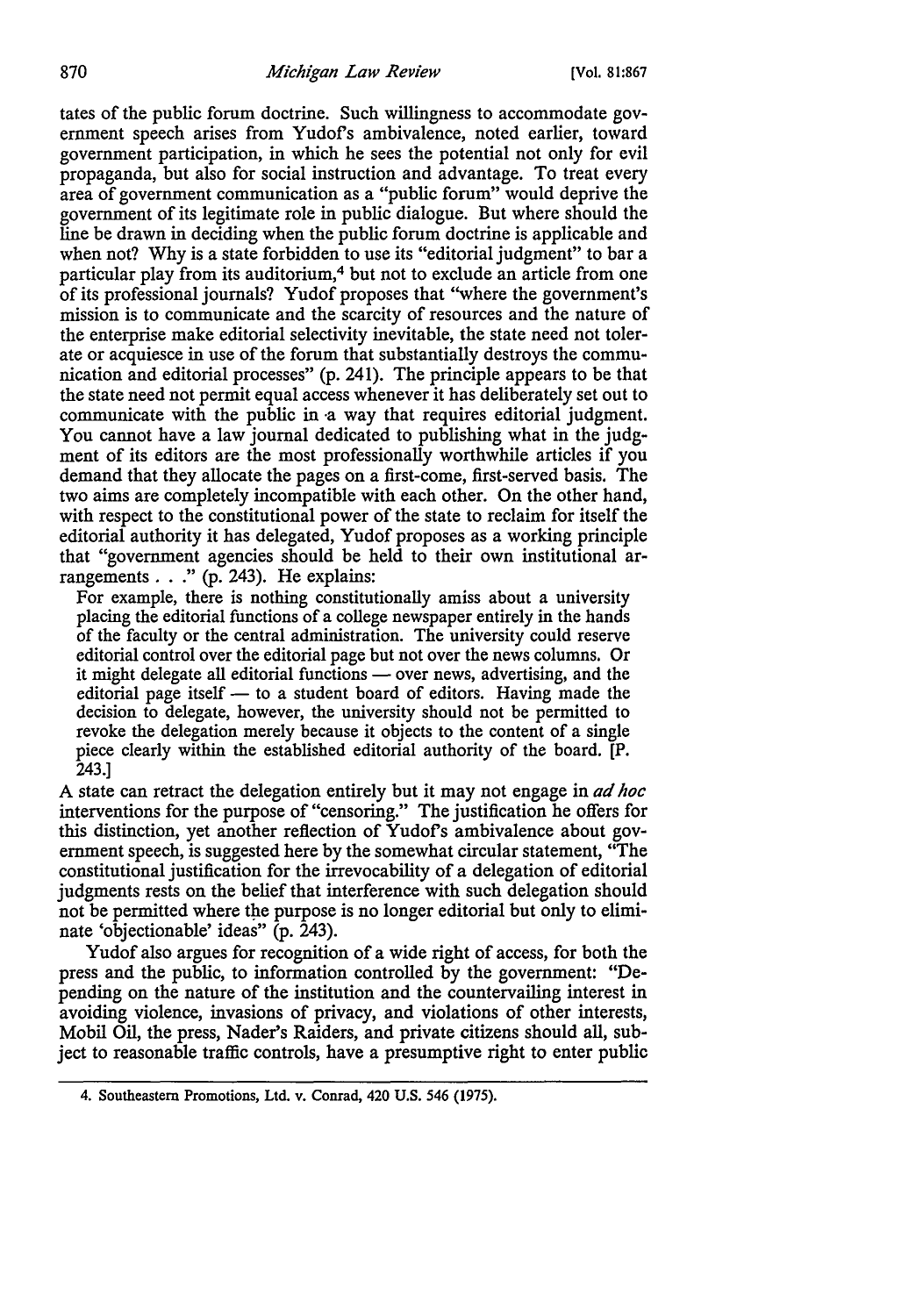institutions to gather information" (pp. 250-51 ). Yudof says that *Richmond Newspapers <sup>5</sup>*was correctly decided, and that the prison cases like *KQED6*  were not, but he does not elaborate on how this emerging right of access should be judicially administered.

On the question of placing more direct first amendment controls on harmful government speech, it turns out that Yudof would provide for a judicial role in a number of situations. One he labels "government incitement of unconstitutional or unlawful behavior." Given the government's tremendous potential power of persuasion, he argues, the first amendment should be interpreted to forbid government speech that advocates unconstitutional or illegal action, even though there may be no imminent danger in the conventional sense:

Whatever the power of an isolated individual to distort the judgment of an audience and to incite it to unlawful conduct, the potential- power of government in this regard is far greater. It is one thing for a newspaper owned by an anti-Semitic publisher to lash out against Jews and call for violence against them, and quite another for official government agencies to make similar statements through their extended private and public media networks. Government *advocacy* of unconstitutional or unlawful behavior should itself be subject to restraint, even if there is not the close nexus between speech and action required in modem incitement cases involving private expression. [P. 260.]

That this will yield difficult problems of line drawing between advocacy of illegal behavior and of legal change Yudof concedes, but he proposes that the "test should be whether the primary purpose appears to be to•encourage lawlessness, and whether other lawful, substantial purposes are being served by the government communications" (p. 261). For this type of action he finds a suggestion of support in two Supreme Court decisions in the race area, *Anderson v. Martin*<sup>7</sup> and *Lombard v. Louisiana*.<sup>8</sup> In *Anderson* the Court struck down a Louisiana law requiring ballot sheets to designate each candidate's race. In *Lombard* the Court overturned criminal trespass convictions of blacks who had participated in a lunch counter sit-in at a New Orleans store, despite the fact that New Orleans had no segregation ordinance, because of the public and private statements of city officials and the police. Yudof cites *Anderson* for the proposition that "it is unconstitutional for the government to be in the business of advocating racial discrimination" (p. 262), and *Lombard* to show that "the advocacy of segregation by public officials was virtually as powerful a force in bringing about segregation as legal sanctions would have been" (p. 263).

Yudof also criticizes the recent cases limiting private actions for stigmatizing statements made by government officials. On the other hand, he believes that legislative investigations should only rarely be enjoined by the courts and, as to the issue raised by the Lenin Square photograph, he rejects the idea that official speech should ever be found unconstitutional for the reason that it is deceptive, misleading or propagandistic:

<sup>5.</sup> Richmond Newspapers, Inc. v. Virginia, 448 U.S. 555 (1980).

<sup>6.</sup> Houchins v. KQED, Inc., 438 U.S. 1 (1978).

<sup>7. 375</sup> U.S. 399 (1964).

<sup>8. 373</sup> U.S. 267 (1963).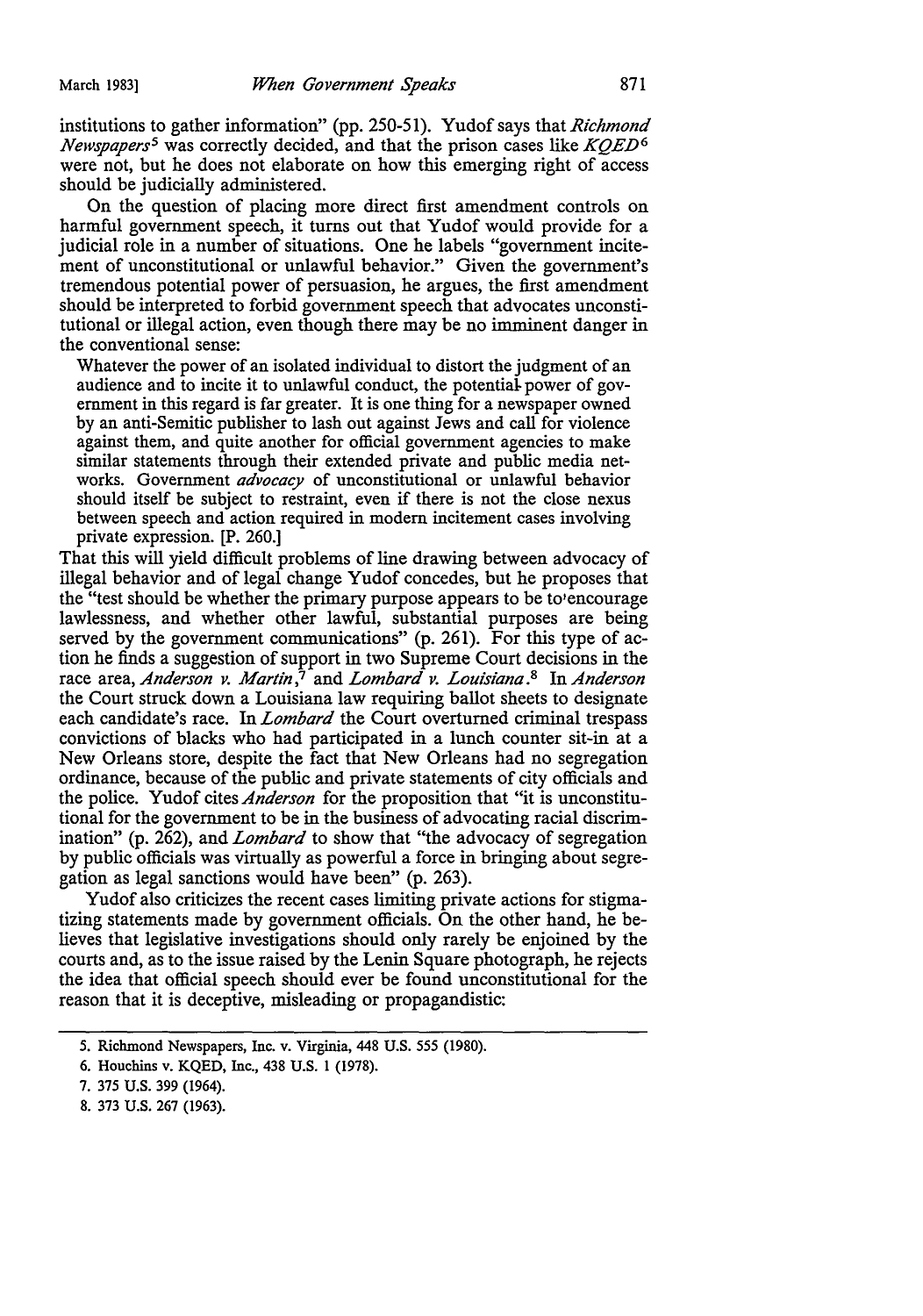In short, the preferred response to government "propaganda" is "counterpropaganda," and not the silencing of government officials. Drawing the line in terms of what is "good" or "bad" executive advocacy; of what distorts judgment and what is public leadership; and of government versus private speech by public officials is so difficult that it is preferable to rely upon the pluralistic character of the system of freedom of expression. [P. 292.)

In a rather brief, and puzzling, section, he dismisses the fairness doctrine and equal time concepts as largely irrelevant to his inquiry, saying of the fairness doctrine that experience with it "is such that only the hopelessly optimistic would argue for its extensions into other realms" (p. 294), and of both doctrines that they do "not directly deal with government speech" but rather with "prevent[ing] the exclusion of the candidates of one party or set of parties from the broadcast media" (p. 295).

He concludes with an ambiguous discussion of an interesting case, *Bonner-Lyons v. School Committee of Boston* , <sup>9</sup>where the Court of Appeals for the First Circuit considered a first amendment claim against a school board which had sent home with the children a notice urging parents to attend an anti-busing rally to be held near the Massachusetts State House. The court's theory was that this distribution turned the school system into a public forum for purposes of the first amendment, thereby requiring it to distribute other, opposing viewpoints on the same issue. Yudof first observes that this "unprecedented" holding raises serious problems of line drawing:

If some people think that the established school curriculum promotes representative democracy, do those who disagree have a right to reply through the same channels (in the classrooms)? Presumably nearly everything that is taught in public schools may occasion opposition, but to allow a right of reply in every instance would likely disable governments from carrying on important socialization and communications functions. [P. 298.]

And he concludes that *"Bonner-Lyons* may go too far in impeding important government activities, including communication activities" (p. 298). Yudof then seems to switch, or at least substantially modify, his position. Here was an expression of school board policy, sent to a "captive audience," and it was "not only blatantly partisan, but clearly fell outside the institutional mission of public school" (p. 299). "At a gut level," he continues, one feels that this is different from the usual socialization process undertaken in the school system. And so he concludes that *''Bonner-Lyons*  may be one of those rare cases in which injunctive relief was appropriate," and then, finally, that "the case was properly decided" (p. 299).

In the succeeding and final chapter, Yudof advocates following the "legislative remand" approach to the *Bonner-Lyons* type of problem — that is, the court should require an explicit legislative delegation of power to engage in the challenged activity. He agrees *withStanson v. Mott,* 10 where the California Supreme Court sustained an *ultra vires* challenge of a state Department of Parks and Recreation expenditure of \$5,000 for rallying support for a bond referendum to raise money for parks, recreational areas and

<sup>9. 480</sup> F.2d 442 (1st Cir. 1973).

<sup>10. 17</sup> Cal. 3d 206, 551 P.2d I, 130 Cal. Rptr. 697 (1976).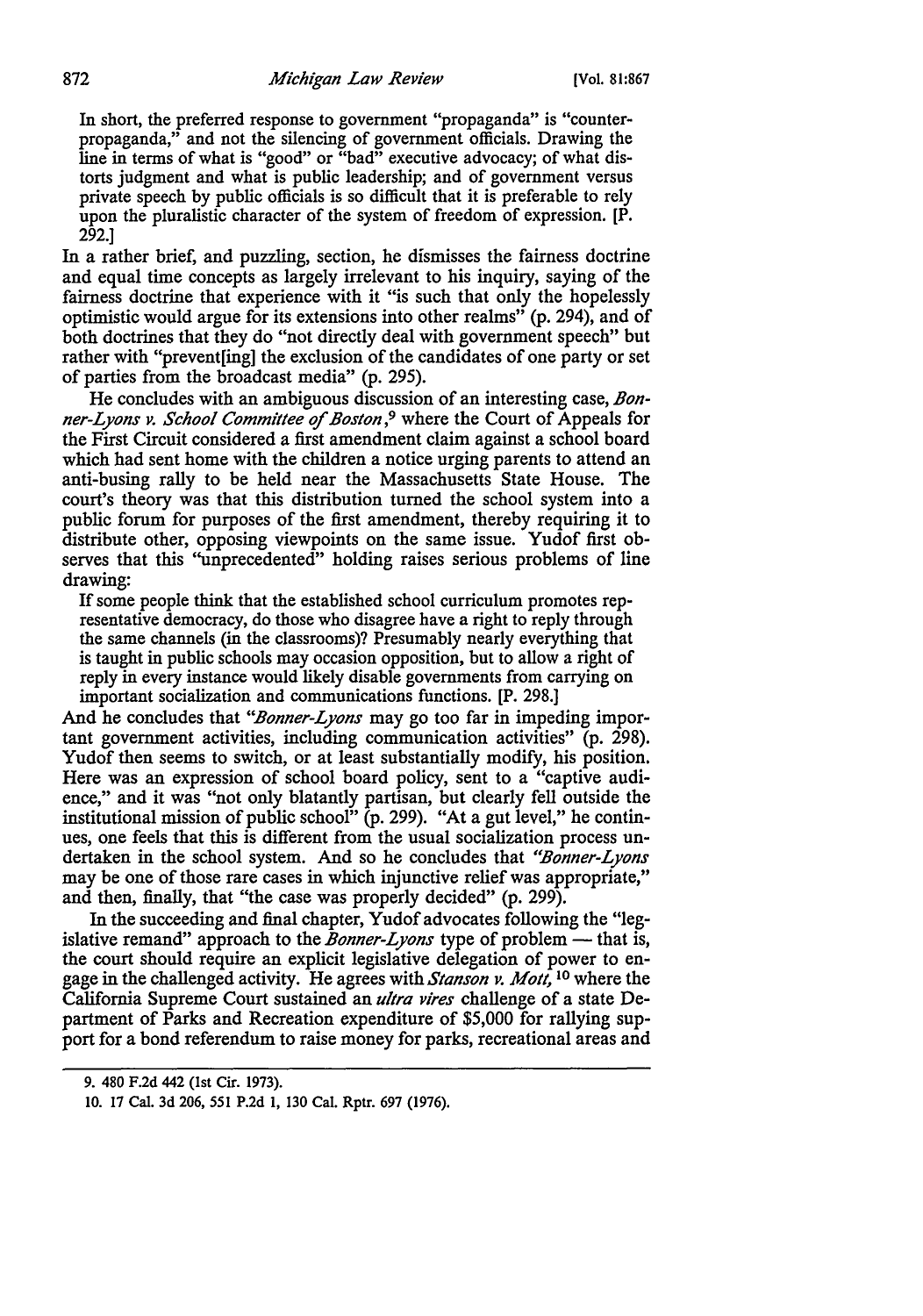the like. Yudof recognizes that the line between "informing the public" and "propagandizing" is no brighter for the purposes of the legislative remand than for direct injunctions. He nevertheless finds this a workable compromise.

II

The subject of *When Government Speaks* is serious, and this is a book that ought to be regarded seriously. Two general issues seem to me worth extended consideration. First, is the question whether the first amendment should limit certain government speech. A second and more subtle issue is how the first amendment might be administered to blunt the potential danger of that speech.

Before reaching those general questions, however, I would offer a few comments on some specific issues where I think Yudofs application of his central thesis creates difficulties. For example, I find myself troubled by the criteria that Yudof suggests for determining when the public forum doctrine should apply to state-run communicative activities, and when government may properly intrude on delegated speech activities. Government selection among communications is said to be permissible when "the scarcity of resources and the nature of the enterprise" make it "inevitable." But *all* of the media used by the government for communication are "scarce resources," and in this sense an auditorium is no different from a professional journal. Furthermore, the government's own characterization of its *purpose* cannot be determinative, for presumably we would not find it acceptable to let it escape the requirements of the public forum doctrine simply by declaring the auditorium a forum which would henceforth be administered by use of "editorial judgment." I would suggest that the basis of the collective intuition that allows for relatively greater government control over communications in something like this journal, then, is *not* that a law review, in contrast to an auditorium, involves "scarce resources" or that the government's "purpose" is determinative. I would suggest that it rests instead on the idea that *some* forums, probably those either traditionally made available, or especially well-suited in terms of audience accessibility, for a general political dialogue and for which a "professional" administration is generally absent, must be made available for public speech.

Similarly, it seems to me equally unworkable to decide whether government may intrude on properly delegated editorial functions by asking whether the intervention is *ad hoc* or inconsistent with the terms of the original delegation. Such a line will be easily circumvented simply by changing the original terms. Perhaps as a practical matter that will not occur, or perhaps that is a result which is not itself undesirable, but at least those matters ought to be considered.

There are other issues, too, which raise doubts. A first amendment prohibition of government "incitement" to illegal action is a daring and interesting idea. The cases on which Yudof relies *(Anderson* and *Lombard),*  however, seem most tenuous as precedents. They seem to me exclusively concerned with the peculiar problems of abolishing Southern segregation, which we all know has generated a number of unique judicial responses. Whether there should be a first amendment prohibition nevertheless, and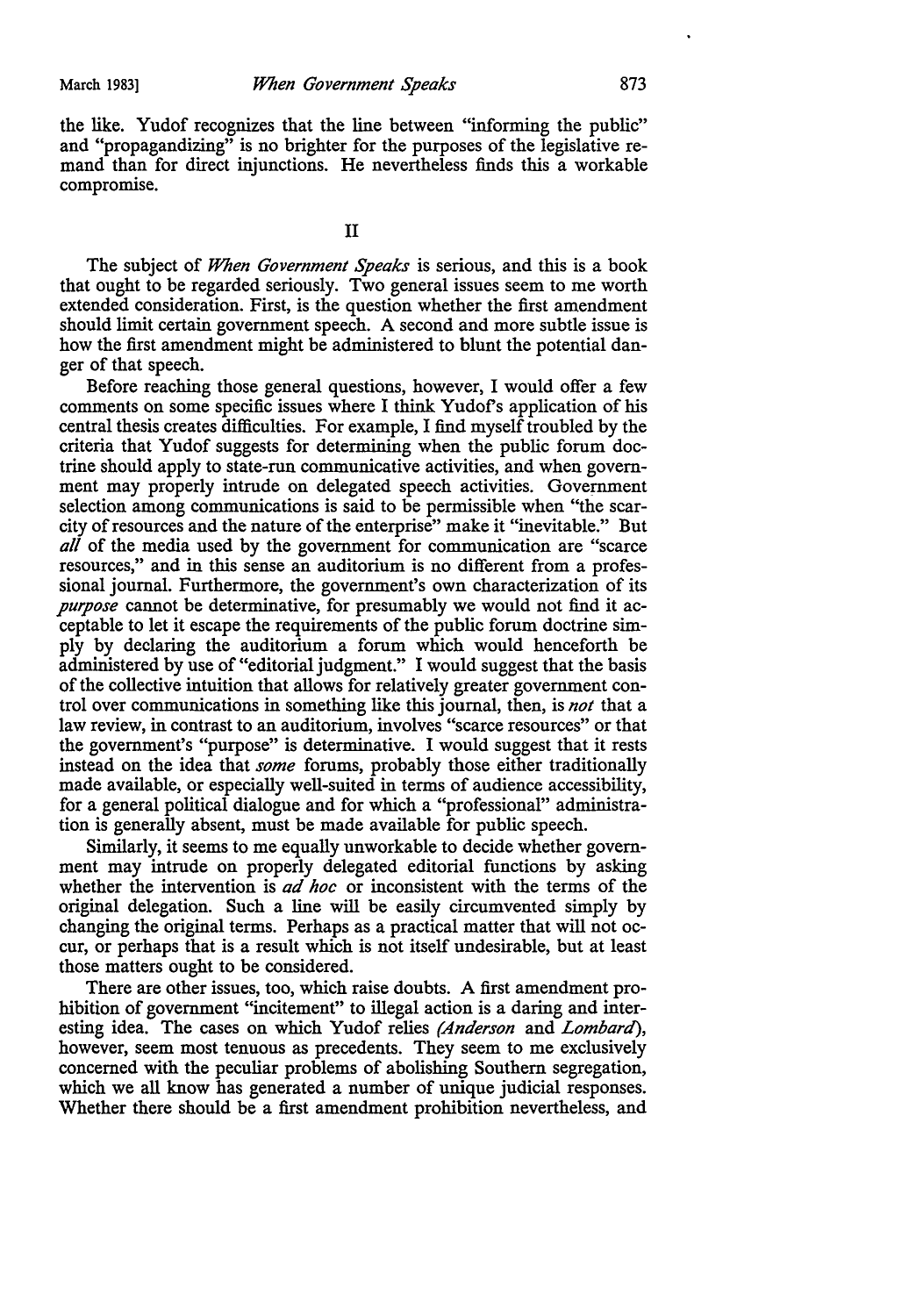what form it should take, are of course still vital questions. One would want, at the very least, to consider whether an "incitement" test here would not suffer from the defects which.have always been thought more or less to attend such a test since Learned Hand proposed it first in *The Masses* case years ago. Again, the principal problem is the ease of circumventing a strictly literal test. But when one looks to nuance and purpose, or to the probable understanding of the audience, then one must confront the linedrawing argument (with which Yudof himself has such problems), as well as questions about the capacities of courts to handle such inquiries.

With those preliminary comments made, let me now turn to the two general areas that appear to me to be particularly interesting or important subjects for discussion.

Yudof is certainly right in thinking that the problem of the existence and extent of first amendment limits on government expression is extraordinarily difficult. As we have seen, he ends up advocating a substantial role for the court, despite his professed disinclination to permit judical enforcement of first amendment limitations. The final picture that emerges from his discussion includes judicial remedies for cases where government speech stigmatizes an individual, or where it incites individuals to engage in illegal or unconstitutional action (with reduced attention to be paid to the factor of imminent consequences) or — though more rarely — where it becomes part of a partisan campaign to shape political attitudes. Judicial involvement is rejected, on the other hand, when the citizen's claim is that the government has deliberately falsified information or that the government is engaging in a program of propaganda, with, for example, powerful appeals to group prejudice. Is this a viable overall scheme for interpreting the first amendment?

One might properly wonder at the very outset how the first amendment can be thought to cover such state activities, without pushing it over a doctrinal precipice which will make virtually *any* government activity subject to first amendment examination as bearing on the capacity of citizens to govern themselves. Government speech endangers first amendment values principally by crippling *the effectiveness* of private advocacy; the propaganda campaign shouts down the critic, while the refusal to disclose information denies the potential critic even the knowledge needed to object to government policies. But government speech or nonspeech exerts these baleful influences without restraining private speech directly. How, then, are other government programs which retard *the effectiveness* of private speech but do not directly restrain the speaker, to be distinguished? The lack of income and education surely limits the effectiveness of political communication in much the same way as do government speech decisions.<sup>11</sup> May the judiciary therefore enforce private first amendment claims to income or education? That does, however, appear to be the implicit logic of the argument about government speech and the first amendment, and it is a logic that is at least supported by the steps many, now including the Supreme Court, have taken in recent years to incorporate into the first amendment doctrine a private right to some information controlled by gov-

<sup>11.</sup> Indeed, in Buckley v. Valeo, 424 U.S. I (1976), the Supreme Court effectively equated money with political speech under certain circumstances.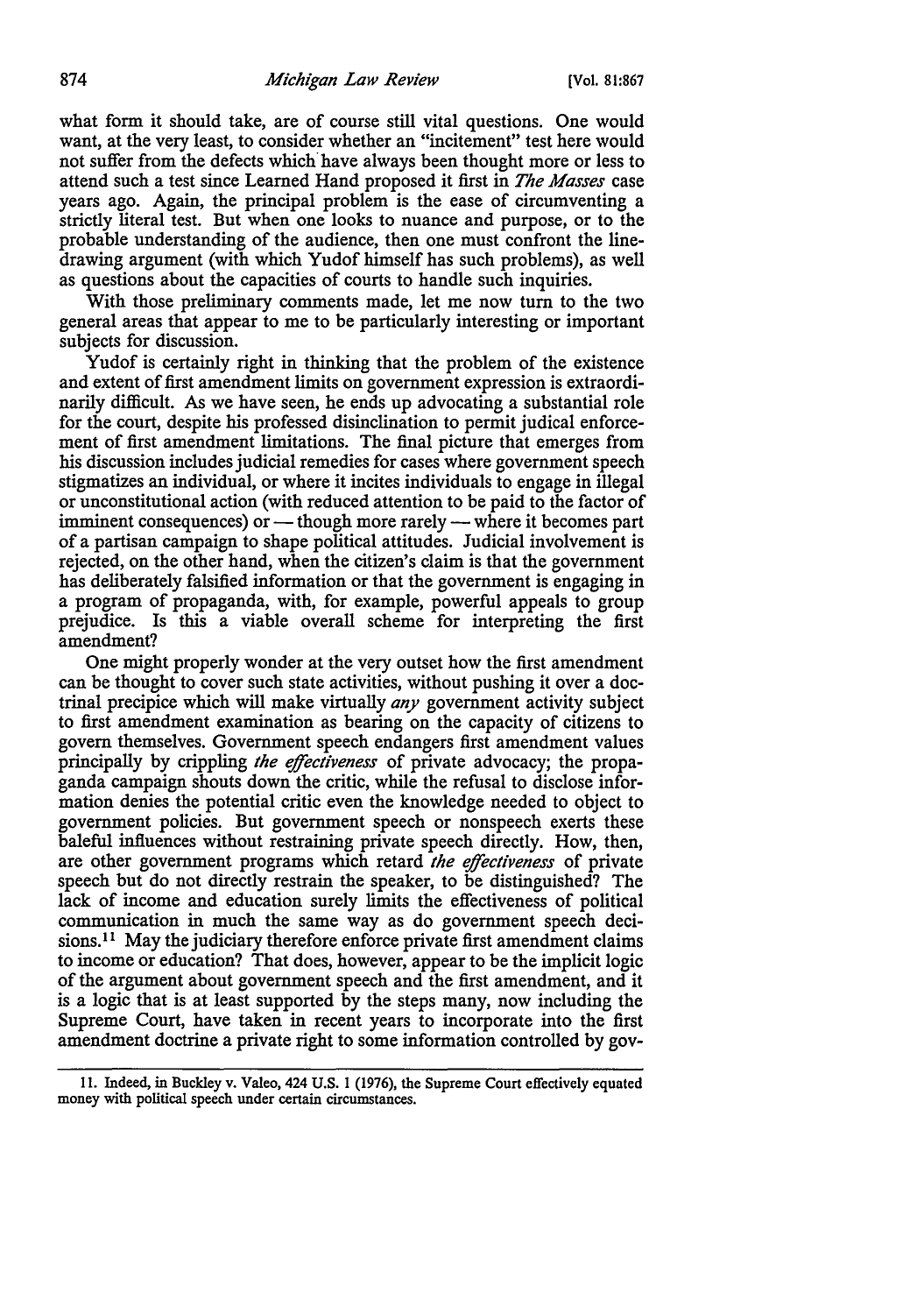ernment. Logic often takes a long time to have its effects (and it need not even then always be followed), and it may well be that the first amendment, in order to be truly effective, always must be expanding, however gradually, and that it will wither and die if it remains motionless for long. Then the only question is about the direction in which it should move. The neglect of this question, however, is what is most curious and interesting.

For, apart from questions of standing, which I shall leave aside in this discussion, the primary argument for preventing judges from holding that certain government speech is unconstitutional under the first amendment is that of the difficulty of drawing lines. I am puzzled by Yudofs other arguments, the claims that the courts are somehow, in this area, peculiarly lacking in the necessary knowledge or skill, or on the other hand, that they are too interested in protecting their own relative powers of propaganda, to be offered the opportunity to sit in judgment on the speech activities of the other branches. It is difficult to see why courts are thought less attuned to the legitimate interests of government here than they are in a host of areas where they regularly judge the actions of the other branches. Courts presently offer judgments in the most complex and esoteric areas of government behavior, on tax laws, rate-making, and antitrust. And, closer to the issue at hand, we expect courts to make very much the same kinds of judgments about the legitimate scope of government communicative activities in deciding when to apply the public forum doctrine. Similarly, the opposite claim that the courts, being themselves experienced practitioners in the art of persuasion and therefore in competition with the other branches, will be *too* willing to still government speech for purposes of self-aggrandizement, seems to me highly hypothetical and, again, a consideration equally present in other areas commonly the subjects of free speech adjudication. Finally, that the legislative branch may generally be *better* than the courts at sensing the proper line to draw does not prove by itself that the courts are illequipped or that the legislature should be given a virtually exclusive role in oversight.

The line-drawing problem, however, seems very serious indeed. How are courts to decide when the government has overstepped the bounds of proper political dialogue and entered into that vague realm of propaganda with an intent to distort the political process? One might well wonder whether anything other than the most *ad hoc* type of adjudication is possible; given the enormous amount of government speech, that approach would appear to lead to an unacceptable degree of judicial interference in the workings of the other branches, especially the executive branch. The seemingly exponential increase in the opportunity for litigation would present a frightful specter for the courts. Thus, considered in the abstract, Yudofs reluctance to recognize a new judicially enforced right to seek injunctive relief against any government speech seems proper, despite its acknowledged potential for undermining entirely the constitutionally guaranteed right of free speech. But this only makes it all the more peculiar that Yudof would go on not only to find the *Bonner-Lyons* result acceptable, but to suggest that it was an appropriate case for injunctive relief. Perhaps the issue is deeper than the line-drawing claim.

The line-drawing type of argument plays a complicated role in legal discourse. It often masks other, more strongly felt arguments, sometimes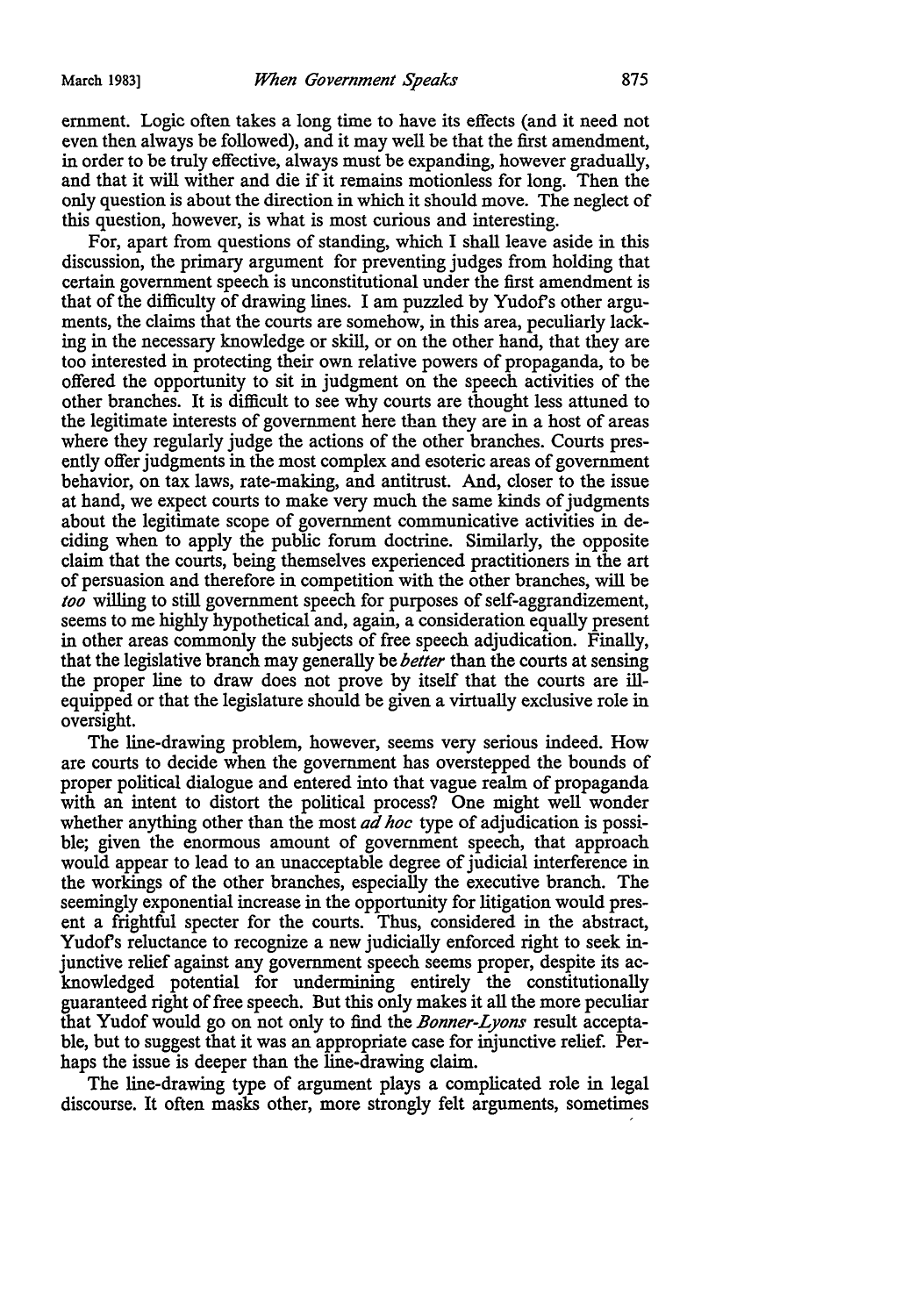because they are too dimly perceived and would suffer from premature exposure, other times because they are *too well* understood and full exposure would be embarrassing or inconvenient. It is a type of argument that closely resembles what we think of as legal fictions, serving many of the same functions, and deserving of (but not having received) the same serious probing which has attended that mode of thinking. Perhaps that inattention has been due to the fact that the line-drawing argument sometimes is not so evidently specious. Be that as it may, however, one must be careful in its presence.

One ought to know in particular just how courts do proceed in areas where the difficulty seems particularly acute. As noted earlier, we have right now before us an example which has special relevance to the problem of government speech, and which Yudof himself says should be handled by judicial intervention — namely, that of public and press access to information controlled by the government. Right from the beginning it was clear that one of the principal problems with recognizing a right of access would be the exceptional difficulty inherent in devising workable lines and of concomitantly opening up the courts to a flood of litigation. It was one thing to protect private speech against government suppression, where the lines are drawn at the outer perimeter and do not often require fresh demarcation; it is quite another to call for a general judicial examination of the reams of information within official control to determine what is important for public acquisition as of right and what not  $\sim$  or so it was commonly said. But, of course, that problem is now being gradually resolved. History is on the side of access, despite the daunting complexity of line-drawing problems, though the ultimate shape and nature of the right remains shrouded at this early stage.

That history is significant and instructive. First there was a near-outright rejection of the right, but with a confusing and suggestive hint that all that was being rejected was a claim by the press to a greater right of access than that of the public, and in a context in which alternative means of access were arguably present.<sup>12</sup> More cases followed, with more confusion and split decisions.<sup>13</sup> Then came a seemingly firm denial of access in a context where openness had a long tradition and was within the control of the judiciary itself — the pretrial stage of the criminal trial  $14$  — which led to a hasty reversal, or more accurately a retreat, and the first limited and tentative acknowledgment of an access right. 15 Here, then, is the evolutionary process of a new first amendment principle, in an area where line-drawing difficulties exist unrivalled. Through the use of doctrinal devices like "rebuttable presumptions," and through reliance on the traditional common law technique of case-by-case exploration of specific factual circumstances, there will eventually emerge a pattern of enforcement with a

<sup>12.</sup> *See* Pell v. Procunier, 417 U.S. 817 (1974).

<sup>13.</sup> *See* Houchins v. KQED, Inc., 438 U.S. 1 (1978); Saxbe v. Washington Post Co., 417 U.S. 843 (1974).

<sup>14.</sup> Gannett Co. v. DePasquale, 443 U.S. 368 (1979).

<sup>15.</sup> *See* Globe Newspaper Co. v. Superior Court, 102 S. Ct. 2613 (1982); Richmond Newspapers, Inc. v. Virginia, 448 U.S. *555* (1980).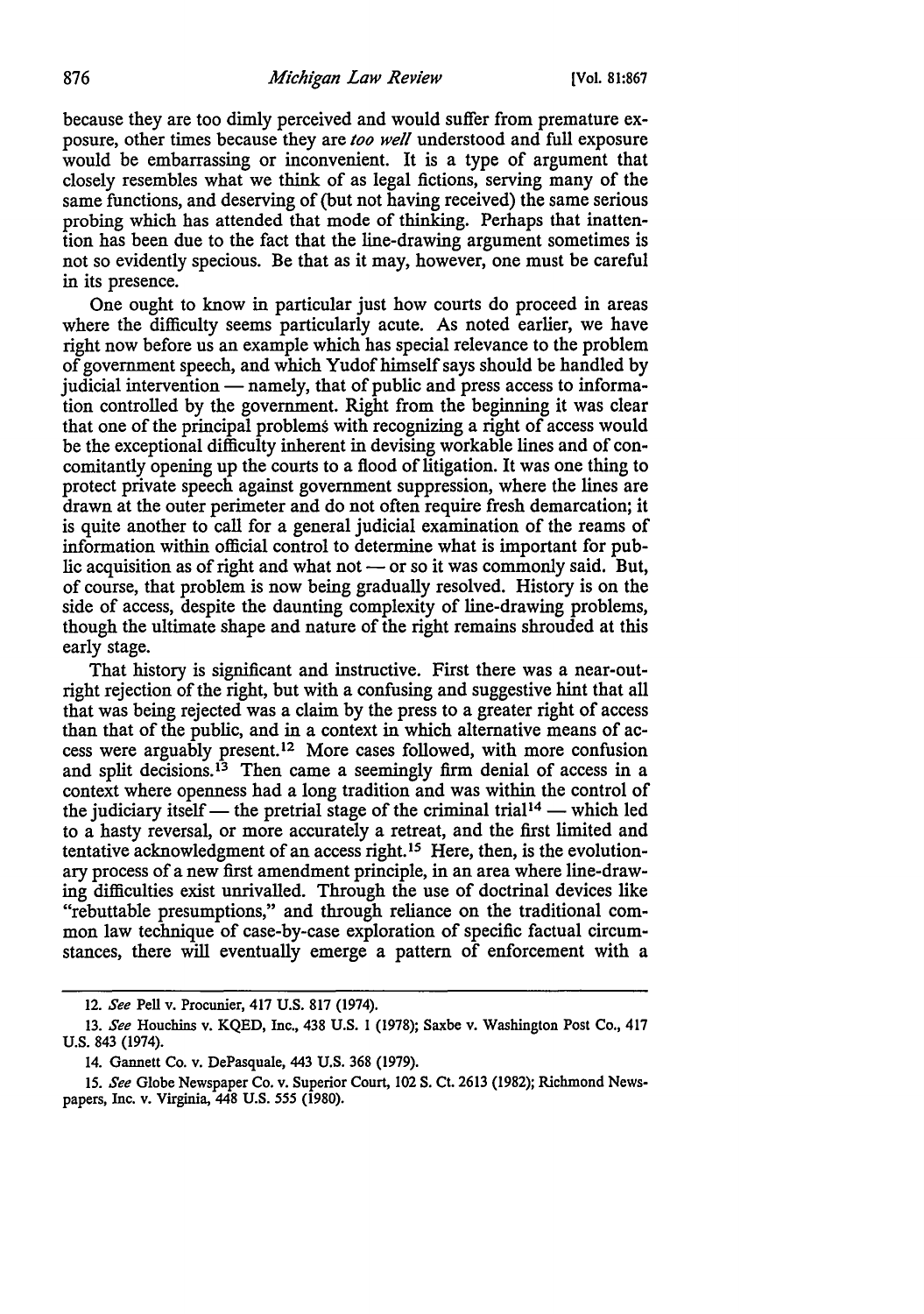meaningful language which time and context will have made sufficiently concrete.

Much the same thing could happen, and perhaps is already happening in the lower courts, in the area of judicial enforcement of first amendment limits on destructive government expression. Yudof's inability to resist the *Bonner-Lyons* result is indicative of this process. Nothing in *Bonner-Lyons*  makes it so extraordinary a case as to lead one irresistibly to abandon clear general principles. It is a powerful case for judicial intervention, but one like many that could be conceived. What makes it powerful is that it is actual and specific, and it is this reality that exerts such a strong gravitational force against our prior conception of the entire area in the abstract. **At** some point such a case may present itself to the Supreme Court in a context of national politics, and a standing precedent will be created. A systematic campaign of deceit and lying, as in the case of the Lenin Square photograph, might be just such an event, especially since it would deal with outright misrepresentation, with which courts are more comfortably experienced and which they may, therefore, more easily separate from a more general doctrine. That of course is not to wish for such a case, but only to suggest that, assuming the idea makes sense as a matter of logic and social importance, it will be the compelling nature of the circumstances of a case, and not the potential line-drawing problem in the abstract, that will determine the outcome.

How seriously we take the line-drawing argument is directly related to the seriousness of the challenged activity. Prayer in the public schools may reasonably be regarded as so injurious to the rights of a minority of children, or so symbolically representative of the dangers of religion in the conduct of public affairs, as to overwhelm any concern over having to distinguish between religious activities and instructional activities related to religion. It is the press of real problems that helps us to actualize the injury in our minds, and that correspondingly diminishes the felt need for clear categories.

It is also true, however, that the opportunity for correcting the injury through means other than judicial remedies in the particular case, will usually itself tend to blunt the force of the actual harm arising out of the case. That leads to the questions whether and how the courts themselves can try to create the conditions which will diminish the injury caused by the excesses of government speech.

This is, as I have noted, where Yudof places his primary emphasis. He strongly criticizes first amendment theorists for building on an overly simplistic foundation, one which totally ignores the threat to self-government inherent in government's affirmative participation in political discussion. He advises courts to be particularly conscious of this danger in dealing with the usual run of first amendment problems, and to try to counteract it. Demonstrating how this should be done, he takes up a number of classic problems and either reaffirms the results reached as suitably sensitive to the dangers of government speech or rejects them as not appropriately sensitive. One of his guiding assumptions here is that only a private sector with groups equal in power to government can deflect the dangers he sees. Thus, press rights are given particularly strong support.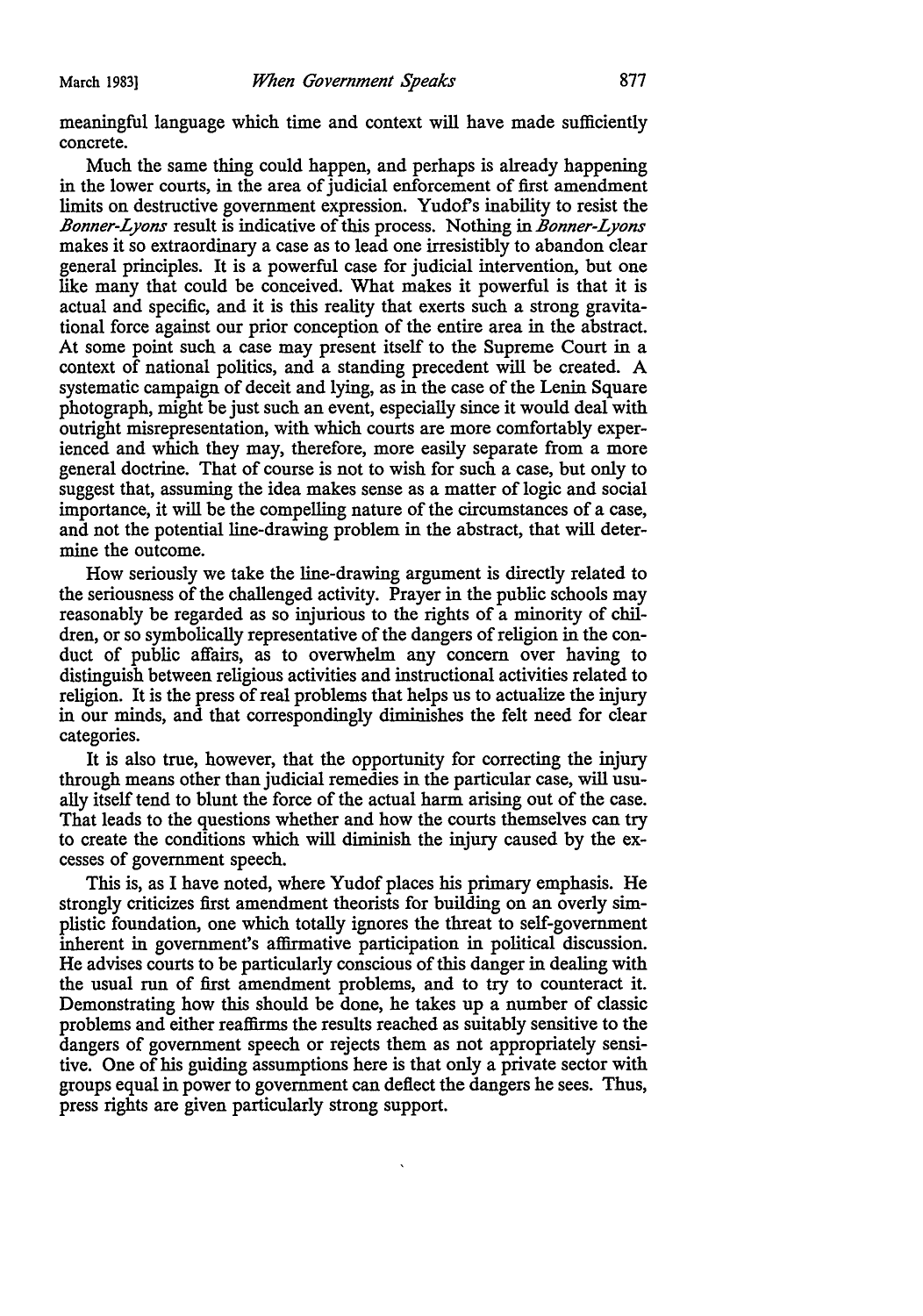Yudof's discussions here display a careful sense of judgment. Of course one always has disagreements. Perhaps it is an unavoidable danger of focusing on a particular risk to speech that one tends to overemphasize its importance in solving specific problems, even though one has  $-$  in modern parlance — termed the relevant factor only a "value" of the first amendment. I wondered, for example, whether we don't just jump from the pan to the fire when we talk about augmenting the power of the press to counter that of government. That, of course, has been the ostensible justification for the imposition of public controls like the fairness doctrine and access rights, about which Yudof is so dismissive.

But, on the whole, I found myself seldom disagreeing with Yudofs analysis of old problems and more intrigued by an observation Yudof makes to the effect that the American goverment, with some notable exceptions, has been remarkably restrained in the use of its speaking powers for improper ends. That moved me to wonder whether the theory of free speech itself, the way in which we define and think about the idea, might have contributed to a state of mind which reduces the likelihood or impact of dangerous government speech, particularly of the propaganda variety. The doctrine of freedom of speech is itself a form of speech. It is like a national monument, symbolizing a way of thinking about a variety of issues, a set of values for people to hold or aspire to. And in its implementation it provides a forum from which one of the branches of government speaks to those ways of thinking and values. This is, of course, "government speech" too. Yudof recognizes this, but only to make his point about the need to inhibit the courts in controlling the speech of the other branches. He does not actually analyze how courts have, or could, employ that capacity in the context of first amendment adjudication.

Of course, courts might be thought able to do that very directly simply by saying that it is deciding this or that case because of the need to protect against the risks of excessive government speech. But, though this surely might be done, and I think sometimes is actually done, there are a variety of factors inhibiting its regular use. The rhetoric of the first amendment, for many reasons, does not naturally include discussions about the potential risks of successful propaganda in this country. To speak so is to imply that the population is subject to manipulation, whereas our inherited libertarian justifications of free speech say just the opposite, that people are rational and can be trusted to discern truth from falsehood. Whether this is good or bad is not my concern at the moment.

To say that we are uncomfortable with direct discussion of the threat of propaganda in the United States, however, does not exhaust the methods of addressing the problem. There are other ways of creating an inhospitable environment for government manipulation of public opinion, the most significant example of which is the way in which we refer to the government in our first amendment rhetoric. In first amendment discourse it is common practice to characterize issues in terms of the interests of the "individual" as against those of the "state." The government is portrayed as something apart, separate from the people, something to be watched and feared as always ready to usurp the rightful sovereignty of the populace. The crown continues to provide the central image against which free speech issues, and the state in particular, are depicted. Thus, *New York Times v. Sullivan* is